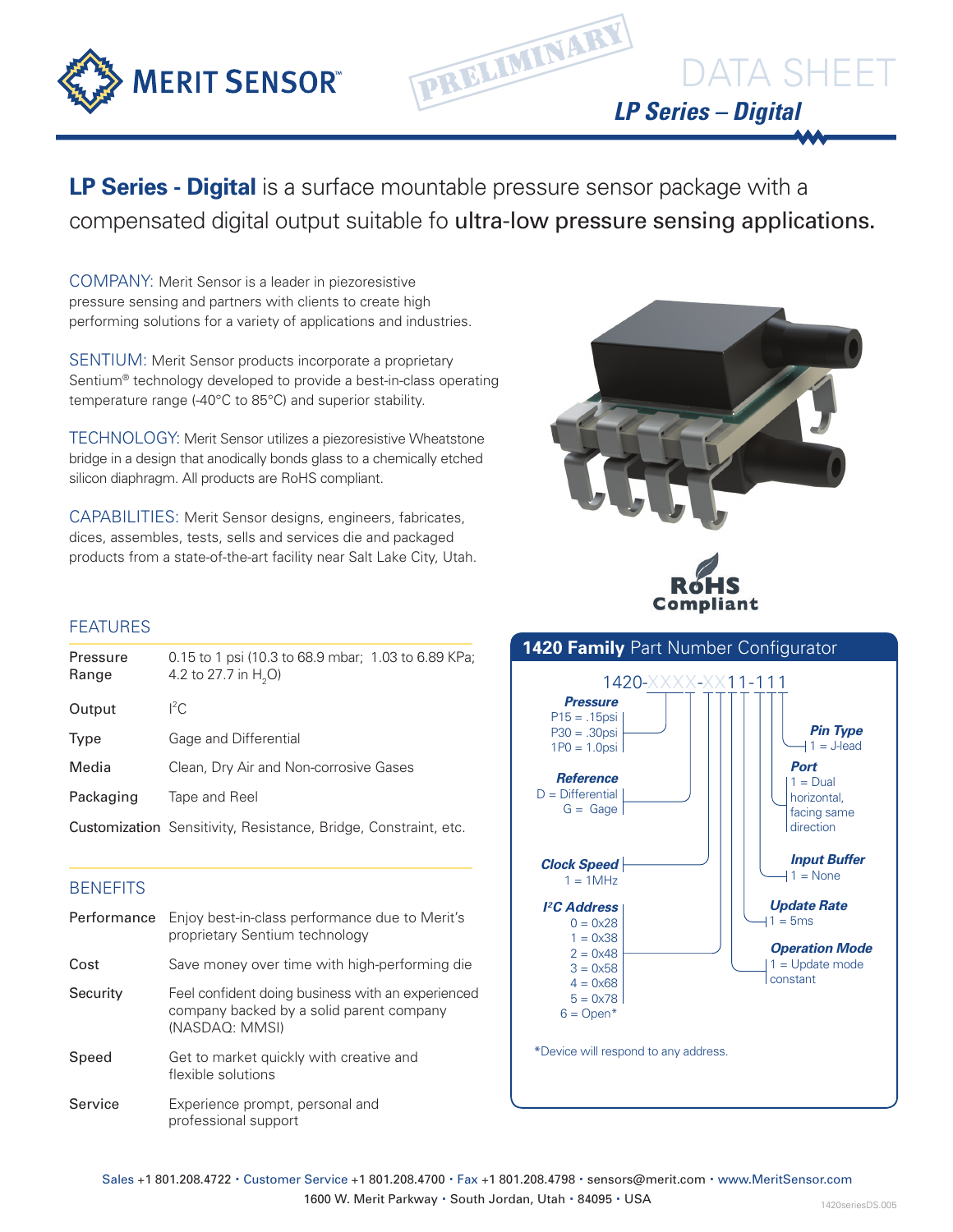



# *LP Series – Digital*

### **SPECIFICATIONS**

| Parameter                                                                                                     | Minimum | <b>Typical</b> | Maximum                   | <b>Units</b>                                                                                                                                                                      | <b>Notes</b> |                                             |  |  |  |  |
|---------------------------------------------------------------------------------------------------------------|---------|----------------|---------------------------|-----------------------------------------------------------------------------------------------------------------------------------------------------------------------------------|--------------|---------------------------------------------|--|--|--|--|
| <b>Electrical</b>                                                                                             |         |                |                           |                                                                                                                                                                                   |              |                                             |  |  |  |  |
| Supply Voltage (Vdd)                                                                                          | 4.5     | 5              | 5.5                       | V                                                                                                                                                                                 |              |                                             |  |  |  |  |
| <b>Supply Current</b>                                                                                         |         | 3              |                           | mA                                                                                                                                                                                | (1)          |                                             |  |  |  |  |
| <b>Operating Temperature</b>                                                                                  | $-40$   |                | 85                        | $^{\circ}C$                                                                                                                                                                       |              |                                             |  |  |  |  |
| Storage Temperature                                                                                           | $-55$   |                | 100                       | $^{\circ}$ C                                                                                                                                                                      |              |                                             |  |  |  |  |
| <b>Performance</b>                                                                                            |         |                |                           |                                                                                                                                                                                   |              | Notes:<br>(1) @5V input voltage,            |  |  |  |  |
| <b>Pressure ADC Resolution</b>                                                                                |         |                | 14                        | <b>Bits</b>                                                                                                                                                                       |              | $(2)$ Over 0 $\degree$ C to 60 $\degree$ C  |  |  |  |  |
| <b>Pressure Accuracy</b>                                                                                      | $-1.5$  |                | 1.5                       | % FSO                                                                                                                                                                             | $(2)$ $(3)$  | (3) Applicable if $Vdd = 4.75V$<br>to 5.25V |  |  |  |  |
| Startup time                                                                                                  |         | 15             |                           | ms                                                                                                                                                                                |              | (4) Full scale pressure                     |  |  |  |  |
| Digital update time                                                                                           | 0.5     |                | 125                       | ms                                                                                                                                                                                |              |                                             |  |  |  |  |
| <b>Proof Pressure</b>                                                                                         | 5X      |                |                           |                                                                                                                                                                                   | (4)          |                                             |  |  |  |  |
| <b>Burst Pressure</b>                                                                                         | 10 psi  |                |                           |                                                                                                                                                                                   |              |                                             |  |  |  |  |
| <b>Transfer Function Formula</b>                                                                              |         |                |                           |                                                                                                                                                                                   |              |                                             |  |  |  |  |
| $P_{psi} = (P_{max} - P_{min}) \cdot \left(\frac{P_{counts} - 0.1 \cdot Max}{0.8 \cdot Max}\right) + P_{min}$ |         |                | <b>Where</b><br>$P_{psi}$ | $= Measured$ Pressure in PSI                                                                                                                                                      |              |                                             |  |  |  |  |
| <b>Media Compatibility</b>                                                                                    |         |                | $P_{Min}$                 | = Pressure Counts from Merit Sensor Part<br>Pcounts<br>= Minimum Calibrated Pressure<br>= Maximum Calibrated Pressure<br>$P_{\text{Max}}$<br>$= 16384 = 14$ Bit Resolution<br>Max |              |                                             |  |  |  |  |
| For Use With Non-corrosive Dry Gasses<br>Solder temperature: max 250 °C, 5 seconds max                        |         |                |                           |                                                                                                                                                                                   |              |                                             |  |  |  |  |

#### **DIMENSIONS** (millimeters)



Sales +1 801.208.4722 · Customer Service +1 801.208.4700 · Fax +1 801.208.4798 · sensors@merit.com · www.MeritSensor.com 1600 W. Merit Parkway · South Jordan, Utah · 84095 · USA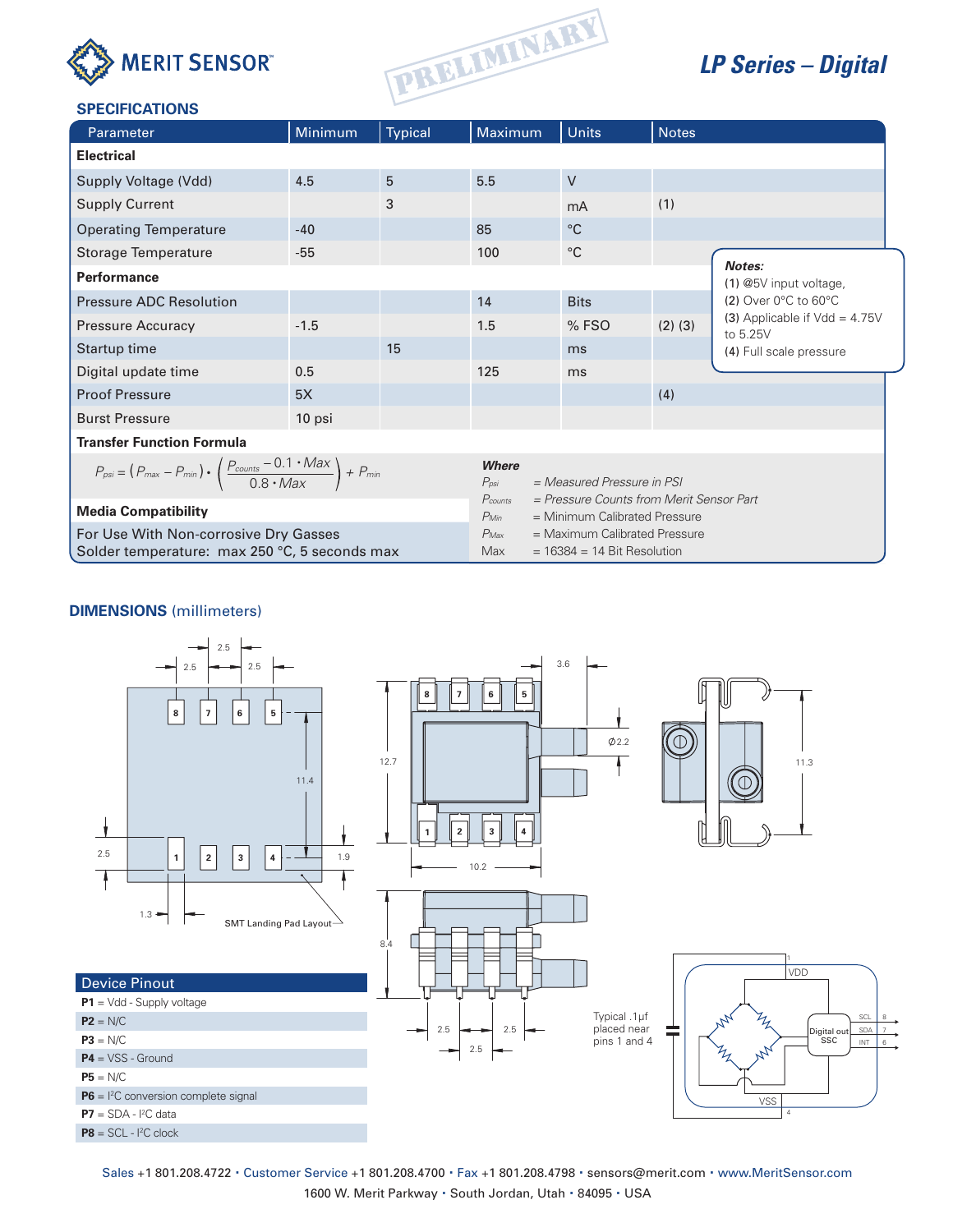



# *LP Series – Digital*

#### **I 2 C PARAMETERS \***

| <b>Parameter</b>                                         | <b>Symbol</b>        | <b>Min</b> | <b>Typ</b> | <b>Max</b> | <b>Units</b> |
|----------------------------------------------------------|----------------------|------------|------------|------------|--------------|
| SCL clock frequency                                      | fsci                 | 100        |            | 400        | kHz          |
| Start condition hold time relative to SCL edge           | <b>THDSTA</b>        | 0.1        |            |            | $\mu$ s      |
| Minimum SCL clock low width <sup>1</sup>                 | ti ow                | 0.6        |            |            | μs           |
| Minimum SCL clock high width <sup>1</sup>                | <b>THIGH</b>         | 0.6        |            |            | $\mu s$      |
| Start condition setup time relative to SCL edge          | <b>tsusta</b>        | 0.1        |            |            | μs           |
| Data hold time on SDA relative to SCL edge               | <b><i>UHDDAT</i></b> | 0.0        |            |            | $\mu$ s      |
| Data setup time on SDA relative to SCL edge              | <b>TSUDAT</b>        | 0.1        |            |            | μs           |
| Stop condition setup time on SCL                         | tsusto               | 0.1        |            |            | $\mu s$      |
| Bus free time between stop condition and start condition | <b>TRUS</b>          | 2          |            |            | μs           |

1Combined low and high widths must equal or exceed minimum SCLK period.

#### **I 2 C TIMING DIAGRAM\***



#### **MERIT SENSOR 1420 I2 C COMMUNICATION**

Communications to the 1420 is read only. To read the pressure counts, the master performs a read request by asserting a start condition, sending the 7 bit address of the part (If the part has an open address, 7 bits of anything is acceptable), and sets the read/write bit. The master then waits for an acknowledgment. The acknowledgment is sent by the pressure sensor along with 2 bits of status and bits 13:8 of the pressure counts, the master acknowledges the first 8 bits, and the pressure sensor sends the remaining 8 bits of data. The Master then does not acknowledge and sends a stop condition signaling the end of the transaction.

| <b>MASTER</b> |                                                                                         |                       |   |  |                |  |                                                                                     |                 |  | <b>SLAVE</b> |   |  |                                                     |                |                    |                    |   | MASTER.      | <b>SLAVE</b> |                |                |                               |   |  |                              | MASTER!        |    |           |  |
|---------------|-----------------------------------------------------------------------------------------|-----------------------|---|--|----------------|--|-------------------------------------------------------------------------------------|-----------------|--|--------------|---|--|-----------------------------------------------------|----------------|--------------------|--------------------|---|--------------|--------------|----------------|----------------|-------------------------------|---|--|------------------------------|----------------|----|-----------|--|
| S             | 6                                                                                       | 5 <sup>5</sup>        | 3 |  |                |  | <b>SB</b><br><b>RW</b><br><b>SB</b><br>13<br>$\overline{0}$<br>$\overline{A}$<br>12 |                 |  |              |   |  |                                                     |                | 10 <sup>10</sup>   | 9                  | 8 | $\mathsf{A}$ |              | 6              | 5 <sup>5</sup> |                               | 3 |  |                              | $\overline{0}$ | N. | <b>ST</b> |  |
|               | \-----------DEVICE ADDRESS------------------/<br>\---------SENSOR DATA [13:8]---------/ |                       |   |  |                |  |                                                                                     |                 |  |              |   |  | \---------------SENSOR DATA [7:0]-----------------/ |                |                    |                    |   |              |              |                |                |                               |   |  |                              |                |    |           |  |
|               |                                                                                         |                       |   |  |                |  |                                                                                     |                 |  |              |   |  |                                                     |                |                    |                    |   |              |              |                |                |                               |   |  |                              |                |    |           |  |
|               |                                                                                         |                       |   |  |                |  |                                                                                     |                 |  |              |   |  |                                                     |                |                    |                    |   |              |              |                |                |                               |   |  |                              |                |    |           |  |
| S             | #<br><b>Start Conditioning</b><br>Device Slave Address                                  |                       |   |  |                |  |                                                                                     | #<br>Data Bit   |  |              |   |  |                                                     |                |                    | <b>Status Bits</b> |   |              |              |                |                |                               |   |  |                              |                |    |           |  |
|               |                                                                                         |                       |   |  |                |  |                                                                                     |                 |  |              |   |  |                                                     |                |                    |                    |   |              |              | $\overline{0}$ | $\mathbf{0}$   | Normal Operation, Good Packet |   |  |                              |                |    |           |  |
| <b>RW</b>     |                                                                                         | Read/Write Bit        |   |  | $\overline{A}$ |  |                                                                                     | Acknowledge Bit |  |              | N |  |                                                     |                | No Acknowledge Bit |                    |   |              | $\Omega$     |                |                | Device in Command Mode        |   |  |                              |                |    |           |  |
|               |                                                                                         |                       |   |  |                |  |                                                                                     |                 |  |              |   |  |                                                     | $\overline{0}$ | Stale Data         |                    |   |              |              |                |                |                               |   |  |                              |                |    |           |  |
| <b>ST</b>     |                                                                                         | <b>Stop Condition</b> |   |  | <b>SB</b>      |  | <b>Status Bits</b>                                                                  |                 |  |              |   |  |                                                     |                |                    |                    |   |              |              |                |                |                               |   |  | Diagnostic Condition Exsists |                |    |           |  |
|               |                                                                                         |                       |   |  |                |  |                                                                                     |                 |  |              |   |  |                                                     |                |                    |                    |   |              |              |                |                |                               |   |  |                              |                |    |           |  |